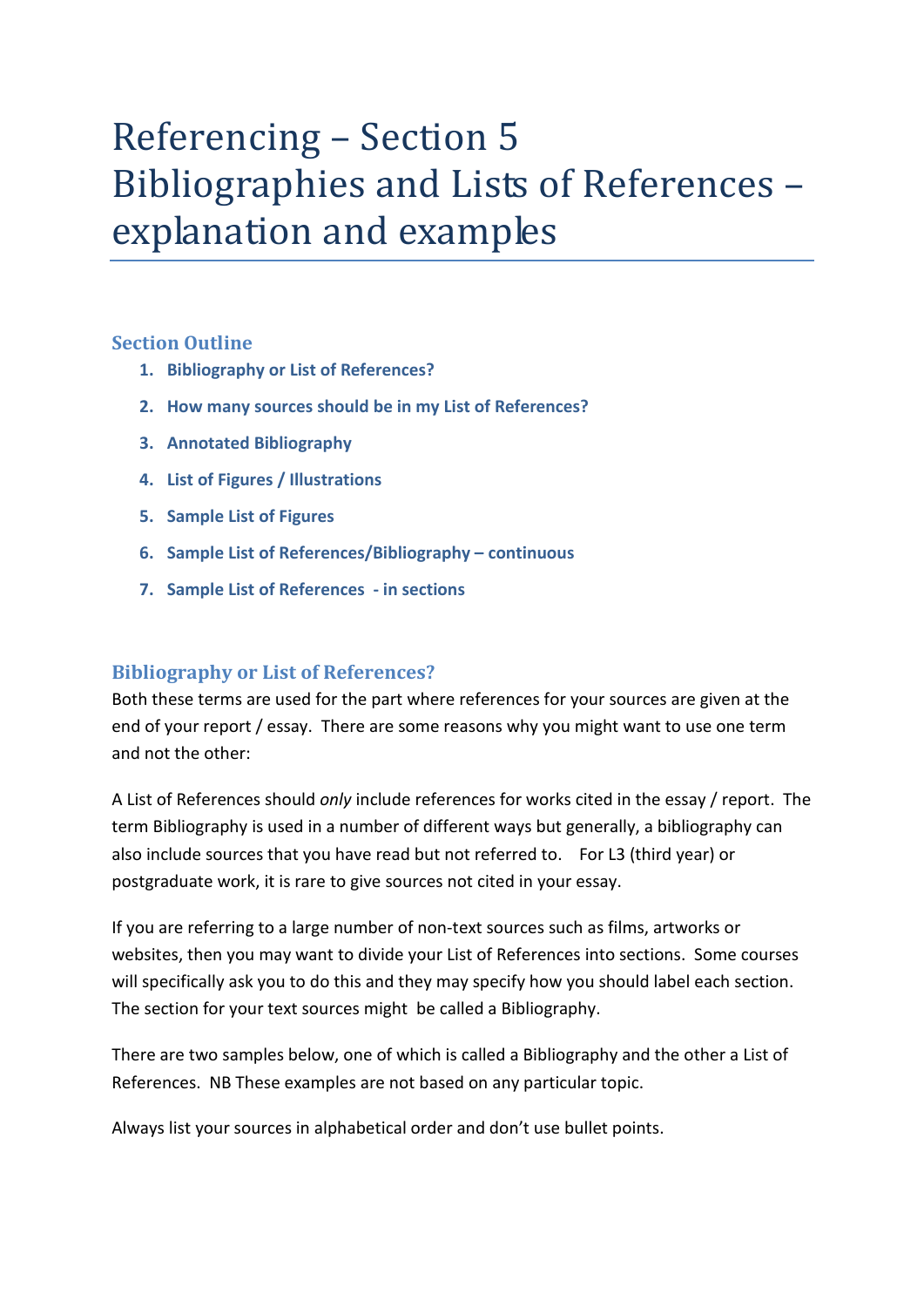# **How many sources should be in my List of References?**

Some essays are set to get you researching widely; your tutors may even ask for a minimum number of sources in your bibliography. It will depend on the type of essay or report you choose to write. A research report which summarises existing scholarship on a topic would be expected to have an extensive list of references. You will only be credited for the extent of your research if you actually engage with the sources that you refer to. This means that you need to show that you have thought about the material and incorporated it into your own writing – not just popped in some quotations.

Academic work does not normally have separate lists for different types of source: books, articles, online texts, etc. You may, however, be asked to separate these by your tutor – in which case you should do as asked (see above under Bibliographies and Lists of References).

## <span id="page-1-0"></span>**Annotated Bibliography**

You may be asked to compile an Annotated Bibliography when you are preparing to do a dissertation or research essay. In this document you will list the main sources you expect to use for your research (these may be books, journal articles, websites etc). You should do that in the standard Harvard format for a full reference. You will the follow each reference with some notes about each source. You should be given specific instructions by your tutors about what they expect but in general you might begin to think about

Who is the text by? What is the author's role – are they an academic, a practitioner, a journalist, a curator? What is their background and expertise?

When was the text written and who is it written for?

What kind of information or insight does the text provide? For instance are you looking at an historical overview or a particular critical perspective?

How does the text connect to your research? What role will the information/insight play in your project?

You may also be asked to provide a quotation from the text which summarises a key part of the content.

# <span id="page-1-1"></span>**List of Figures / Illustrations**

A List of Figures, or List of Illustrations, is placed either at the start of an essay or report or at the end, before the List of References (but not included in it). If you are making a Table of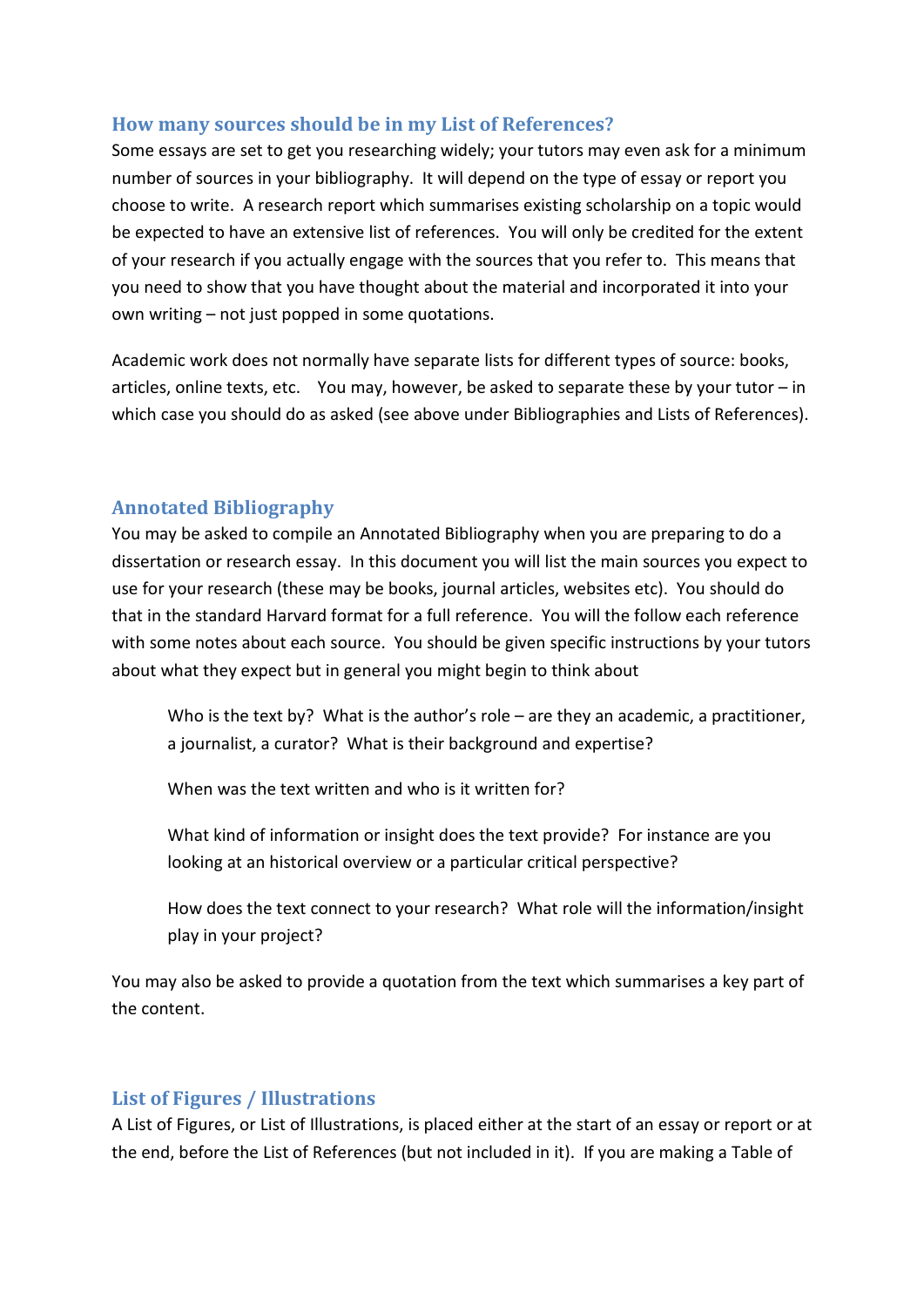Contents (for instance for a long report or dissertation) you should include the List of Figures in the contents list.

Unlike other references, the figures are not listed alphabetically, but in the order they appear in the work. See below.

## <span id="page-2-0"></span>**Sample List of Figures**

Figure 1. PICASSO, Pablo. 1904. *Le Repas Frugal*. The Metropolitan Museum of Art. Available at :

http://www.metmuseum.org/works\_of\_art/collection\_database/drawings\_and\_prints/the frugal\_repast\_pablo\_picasso/objectview.aspx?collID=9&OID=90004093 [accessed April 13th 2011].

Figure 2. BYRNE, Brendan. 2008. *Nutters on the Moor*. Private collection: Ben Carver.

Figure 3. EISENSTEIN, Sergei M. 1944. *Ivan Grozny I* [film still]. From: Roland Barthes. 1977. 'The Third Meaning ' (image VII). In *Image Music Text*. (Trans. and ed. Stephen Heath]. London: Fontana Press, pp. 52-68.

Figure 4. Anon. ca. 1680-1688. No title. [lining paper, print]. V&A. Available at: http://collections.vam.ac.uk/item/O78128/lining-paper-print/ [accessed 19 April 2011].

Figure 5. CLARKE, Harry. 1926. *Gnashing its teeth, and flashing fire from its eyes, it flew upon the body of the girl*. From: Edgar Allen Poe. 1926. *Tales of Mystery and Imagination* (pg. 42). London: Harrap.

## <span id="page-2-1"></span>**Sample List of References – continuous**

#### **List of References**

COOK, Daniel Thomas. 2008. 'The Missing Child in Consumption Theory'. *Journal of Consumer Culture*, 8(2), pp. 219-243.

CURTIS, Adam. 2007. *The Trap: What Happened to Our Dreams of Freedom? Part I: Fuck You Buddy* [video: DVD]. BBC 2, 11 March 2007.

HATCH, Barney. 2005. Telephone conversation with Simon Templar, 1 August 2005.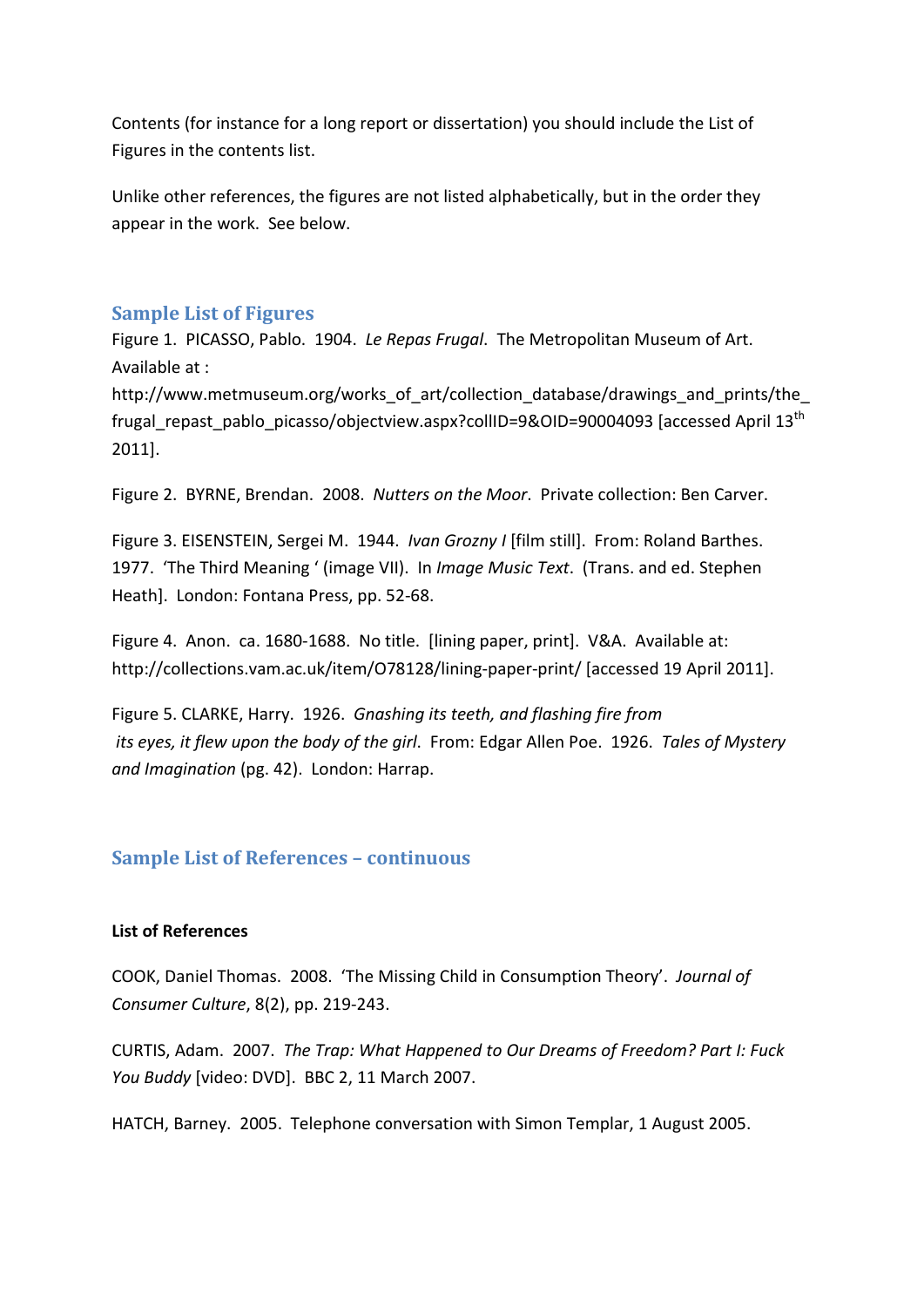MEADES, Jonathan. 1990. *In Search of Bohemia*. Available at: <http://uk.youtube.com/watch?v=yUH62mXuT6I> [accessed 8 August 2008].

NAUGHTIE, Jim. Presenter on *The Today Programme* [radio broadcast]. BBC Radio 4, 23 July 2008.

PLATO. 2003. *The Republic* [2nd ed., trans. H. D. P. Lee]. London: Penguin.

PAPANEK, Victor. 1974. *Design for the Real World: Human Ecology and Social Change*. St Albans: Paladin.

THOMPSON, E. P. 1966. *The Making of the English Working Class*. New York: Vintage Books.

## <span id="page-3-0"></span>**Sample List of References - in sections**

#### **List of References**

#### **Bibliography**

BETANCOURT, Michael. 2006. 'Same as it ever was: Acts of Digital Re-Authoring'. *VJ Theory.net* [online]. Available at: [http://www.vjtheory.net/web\\_texts/text\\_betacourt.htm](http://www.vjtheory.net/web_texts/text_betacourt.htm) [accessed 22 July 2008].

DANAHER, P. (ed.) 1998 *Beyond the Ferris Wheel.* Rockhampton: CQU Press.

PLATO. 2003. *The Republic* (2nd ed., trans. H. D. P. Lee). London: Penguin.

SZASZ, Thomas. 1999. 'Ceremonial Chemistry'. In Mike Jay (ed.) *Artificial Paradises: A Drugs Reader*. London: Penguin, 278-282.

TOLSTOY, Leo. 2006. *Anna Karenina* (1877) (Trans. Richard Pevear & Larissa Volokhonsy). London: Penguin.

ŽIŽEK, Slavoj. 2008a. *In Defense of Lost Causes*. London: Verso.

[Notice that text sources, even if accessed online, are given here.]

#### **Filmography**

BOYLE, Danny. 2002. *28 Days Later* [video: DVD].